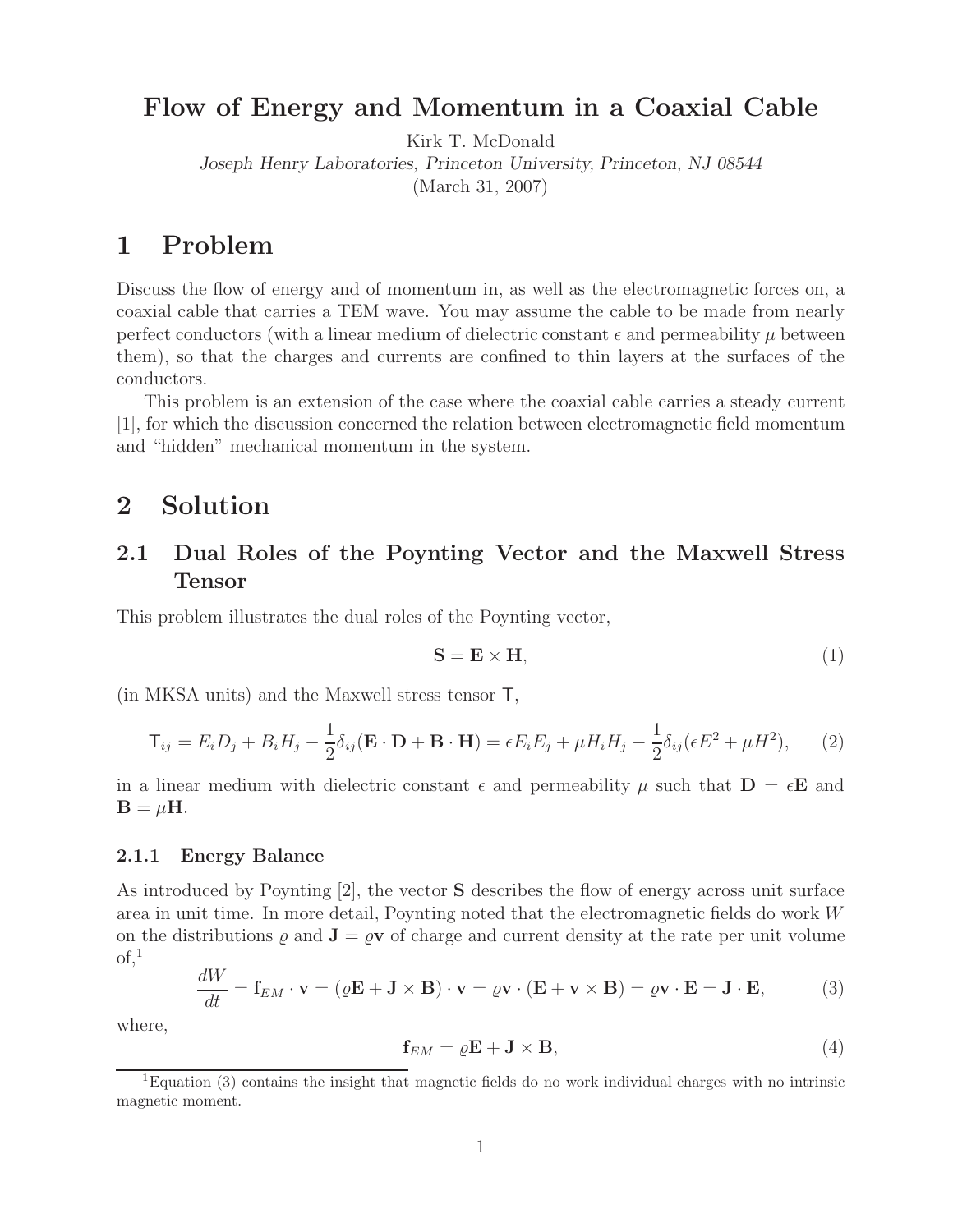is the volume density of the fields on the charges and currents. The energy transferred to these charges and currents according to eq. (3) comes from the energy stored in the electromagnetic fields, whose energy density  $u_{field}$  according to Maxwell is,

$$
u_{\text{field}} = \frac{\mathbf{E} \cdot \mathbf{D} + \mathbf{B} \cdot \mathbf{H}}{2} = \frac{\epsilon E^2 + \mu H^2}{2}.
$$
 (5)

The field energy with a volume can also be changed by the flow **S** of energy across the surface of that volume, so that conservation of energy can be expressed as,

$$
\int \frac{\partial u_{\text{field}}}{\partial t} d\text{Vol} = -\oint \mathbf{S} \cdot d\mathbf{Area} - \int \mathbf{J} \cdot \mathbf{E} d\text{Vol} = -\int \mathbf{\nabla} \cdot \mathbf{S} d\text{Vol} - \int \mathbf{J} \cdot \mathbf{E} d\text{Vol}, \quad (6)
$$

which can be expressed equivalently as the continuity equation,

$$
\frac{\partial u_{\text{field}}}{\partial t} + \nabla \cdot \mathbf{S} = -\mathbf{J} \cdot \mathbf{E}.
$$
 (7)

Using Maxwell's equations and various vector calculus identities, Poynting showed that the energy flow vector **S** is given by eq.  $(1).^{2}$ 

#### **2.1.2 Momentum Balance**

Following the spirit of Poynting's argument, Abraham [9] extended Maxwell's analysis in terms of a stress tensor of electromagnetic forces due to static fields to include the case of time-dependent fields. Recall that for the case of static fields, Maxwell expressed the electromagnetic force  $\mathbf{F}_{EM}$  on a volume in terms of an integral of the stress tensor  $\mathsf{T}$  over the surface of that volume,

$$
\mathbf{F}_{\text{EM}} = \int \mathbf{f}_{\text{EM}} \, d\text{Vol} = \oint \mathbf{T} \cdot d\text{Area.} \tag{8}
$$

Using Maxwell's (time-dependent) equations and various vector/tensor calculus identities, Abraham showed that eq.  $(8)$  can be generalized to the form,<sup>3</sup>

$$
\mathbf{F}_{\text{EM}} = \int \mathbf{f}_{\text{EM}} d\text{Vol} = \oint \mathbf{T} \cdot d\text{Area} - \int \frac{\partial (\epsilon \mu \mathbf{S})}{\partial t} d\text{Vol}.
$$
 (9)

If the only forces on the charges and currents in the volume are electromagnetic, then Newton's 2nd law can be written as,

$$
\mathbf{F}_{\text{EM}} = \int \mathbf{f}_{\text{EM}} d\text{Vol} = \int \frac{\partial \mathbf{p}_{\text{mech}}}{\partial t} d\text{Vol} = \frac{d\mathbf{P}_{\text{mech}}}{dt},\tag{10}
$$

where  $p_{\text{mech}}$  is the volume density of mechanical momentum, and  $P_{\text{mech}}$  is the total mechanical momentum in the volume. Combining eqs. (9) and (10) we have,

$$
\int \left( \frac{\partial \mathbf{p}_{\text{mech}}}{\partial t} + \frac{\partial (\epsilon \mu \mathbf{S})}{\partial t} \right) d\text{Vol} = \oint \mathbf{T} \cdot d\text{Area} = \int \mathbf{\nabla} \cdot \mathbf{T} d\text{Vol}.
$$
 (11)

<sup>2</sup>Poynting's derivation is discussed in most textbooks on electromagnetism. See, for example, sec. 8.1 of [3], sec. 2.19 of [4], sec. 10-5 of [5], sec. 3.1 and chap. 7 of [6], sec. 6.7 of [7] and sec. 8.1 of [8].

 ${}^{3}$ For discussions of Abraham's derivation see, for example, sec. 12.1 of [3], secs. 2.6 and 2.29 of [4], sec. 10-6 of [5], sec. 3.2 and chap. 7 of [6], sec. 6.7 of [7] and sec. 8.2 of [8].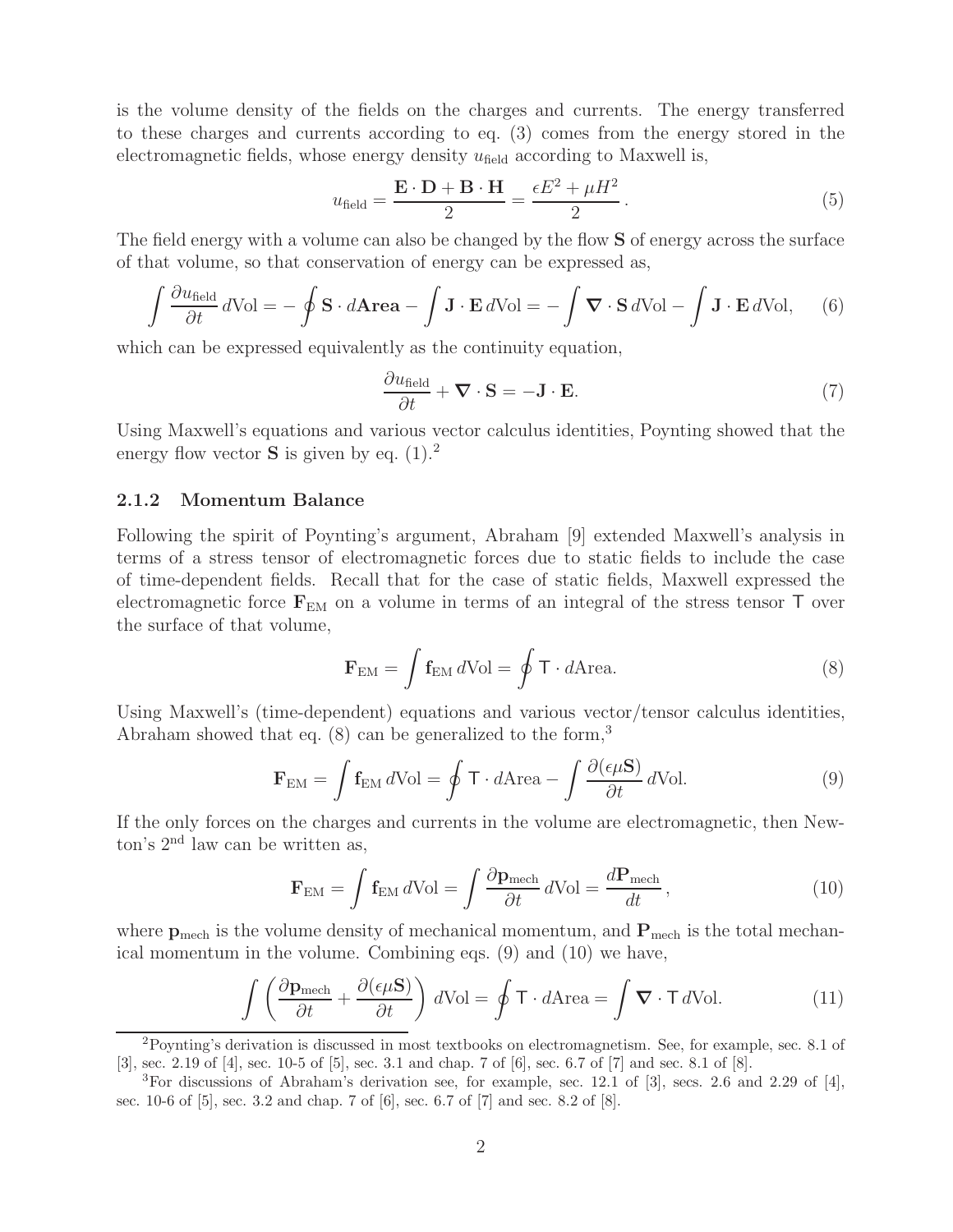Following Abraham, we identify the vector,

$$
\mathbf{p}_{\text{field}} = \epsilon \mu \mathbf{S} = \mathbf{D} \times \mathbf{B},\tag{12}
$$

as the momentum per unit volume that is stored in the electromagnetic field, so that the total momentum density is,

$$
\mathbf{p}_{\text{total}} = \mathbf{p}_{\text{mech}} + \mathbf{p}_{\text{field}},\tag{13}
$$

which obeys the continuity equation,

$$
\frac{\partial \mathbf{p}_{\text{total}}}{\partial t} - \mathbf{\nabla} \cdot \mathbf{T} = 0. \tag{14}
$$

This leads to a second interpretation of the Maxwell stress tensor  $\mathsf{T}$ , namely that  $-\mathsf{T}$  is the flux of momentum in the electromagnetic field. Momentum flux is a tensor, being the vector momentum crossing an (oriented) area element per unit time. Momentum flux has the dimensions of momentum density times velocity (and therefore the same dimensions as energy density and as pressure).

For a TEM plane wave, such as in the present problem, the fields **E** and **H** and the wave vector **k** form an orthogonal triad, the wave velocity is  $\mathbf{v} = \hat{\mathbf{k}}/\sqrt{\epsilon\mu}$ , the fields obey  $\epsilon E^2 = \mu H^2$ , the energy density is  $u = \epsilon E^2$ , the momentum density is  $\mathbf{p}_{\text{field}} = (u/v)\hat{\mathbf{k}}$  and the Maxwell stress tensor has the simple form,

$$
\mathsf{T} = -u \begin{pmatrix} 0 & 0 & 0 \\ 0 & 0 & 0 \\ 0 & 0 & 1 \end{pmatrix} = -p_{\text{field}}v \begin{pmatrix} 0 & 0 & 0 \\ 0 & 0 & 0 \\ 0 & 0 & 1 \end{pmatrix}, \tag{15}
$$

if we chose axis 1 along **<sup>E</sup>**, axis 2 along **<sup>H</sup>** and axis 3 along **<sup>k</sup>**. Interpreting <sup>−</sup><sup>T</sup> as the momentum flux, we confirm that this flux flows only in the **k** direction (across planes perpendicular to **k**) and has magnitude equal to the momentum density times the wave velocity.

In static or quasistatic examples the Poynting vector, and hence the momentum density, can be zero, while the tensor  $\mathsf T$  is nonzero so long as either the electric or magnetic field is nonzero. In such cases there is formally a momentum flux but no momentum density. Here it is better to consider the tensor T to be simply a measure of the stresses caused by the charges and currents.

In sum, the Poynting vector  $S = E \times H$  has the interpretation as the flux of energy in electromagnetic field, and when multiplied by  $\epsilon \mu$  as the **density** of momentum  $\mathbf{p}_{\text{field}} = \epsilon \mu \mathbf{S} =$  $\mathbf{D} \times \mathbf{B}$ . The Maxwell stress tensor  $\mathbf{T}$  describes the **stresses** in a system due to its charges and currents, as well as being the negative of the flux of momentum within the system.<sup>4</sup>

<sup>&</sup>lt;sup>4</sup>Although we do not need to consider electromagnetic angular momentum here, we note that the vector  $\mathbf{r} \times \mathbf{p}_{\text{field}}$  describes the density of angular momentum stored in the electromagnetic fields, and the tensor  $-\epsilon_{ikl} r_k T_{jl}$  describes the flux of angular momentum. See, for example, prob. 5, chap. 3 of [6].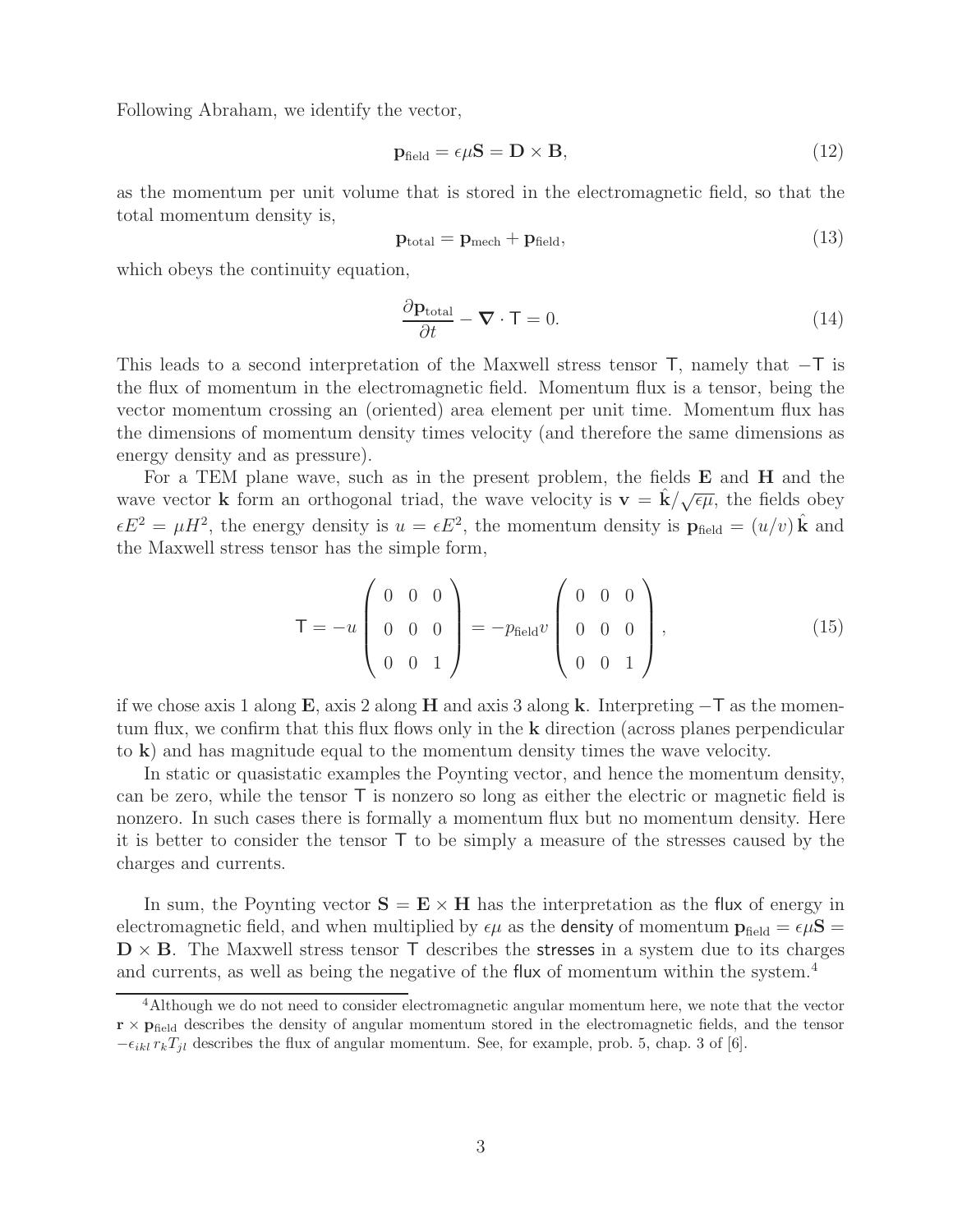### **2.2 TEM Wave in a Coaxial Cable with Perfect Conductors**

We use a cylindrical coordinate system  $(r, \phi, z)$  with the z axis along the axis of the coaxial cable. The annular gap between the conductor extends from  $r = a$  to b, and this gap is filled with a nonconductor with dielectric constant  $\epsilon$  and permeability  $\mu$ .

In the idealized case of perfect conductors, the electromagnetic fields are nonzero only for  $a < r < b$ .

The velocity of the TEM wave is  $v = 1/\sqrt{\epsilon \mu}$ , and the wave propagates in the  $+z$  direction.

#### **2.2.1 E and H Fields for the TEM Wave**

The electric field is radial, and can be written as,

$$
\mathbf{E} = E_b \frac{b}{r} \cos(kz - \omega t) \hat{\mathbf{r}} \qquad (a < r < b), \tag{16}
$$

where  $E_b$  is the field strength at the outer conductor,  $k = 2\pi/\lambda$  and  $\omega = kv$ . The magnetic field **B** has magnitude equal to  $E/v = \sqrt{\epsilon \mu} E$ , and its direction is azimuthal. The magnetic field  $H = B/\mu$  can then be written as,

$$
\mathbf{H} = \sqrt{\frac{\epsilon}{\mu}} c \hat{\mathbf{z}} \times \mathbf{E} = \sqrt{\frac{\epsilon}{\mu}} E_b \frac{b}{r} \cos(kz - \omega t) \hat{\boldsymbol{\phi}} = \frac{E_b}{Z_0} \frac{b}{r} \cos(kz - \omega t) \hat{\boldsymbol{\phi}} \qquad (a < r < b), \quad (17)
$$

where  $Z_0 = \sqrt{\mu/\epsilon} \approx 100 \Omega$  is the characteristic impedance of the coaxial transmission line.

We recall that the TEM wave fields (16)-(17) consist of the wave function  $cos(kz - \omega t)$ times fields  $\mathbf{E}_{\text{static}}$  and  $\mathbf{H}_{\text{static}}$  that are possible steady-state fields with no z dependence.

#### **2.2.2 Energy Density**

The density (5) of energy stored in the electromagnetic field is,

$$
u = \frac{\epsilon E^2 + \mu H^2}{2} = \epsilon E^2 = \epsilon E_b^2 \frac{b^2}{r^2} \cos^2(kz - \omega t). \tag{18}
$$

Note that  $\epsilon E^2 = \mu H^2$ , so the electric and magnetic components of the energy density are equal in the TEM wave.

#### **2.2.3 Poynting Vector**

The Poynting vector (1) is,

$$
\mathbf{S} = \mathbf{E} \times \mathbf{H} = \sqrt{\frac{\epsilon}{\mu}} E_b^2 \frac{b^2}{r^2} \cos^2(kz - \omega t) \hat{\mathbf{z}} = \frac{u}{\sqrt{\epsilon \mu}} \hat{\mathbf{z}} = uv \hat{\mathbf{z}} \qquad (a < r < b). \tag{19}
$$

The Poynting vector equals the electromagnetic energy density times the (vector) wave velocity, which confirms the interpretation of **S** as the flux of electromagnetic energy carried by the wave.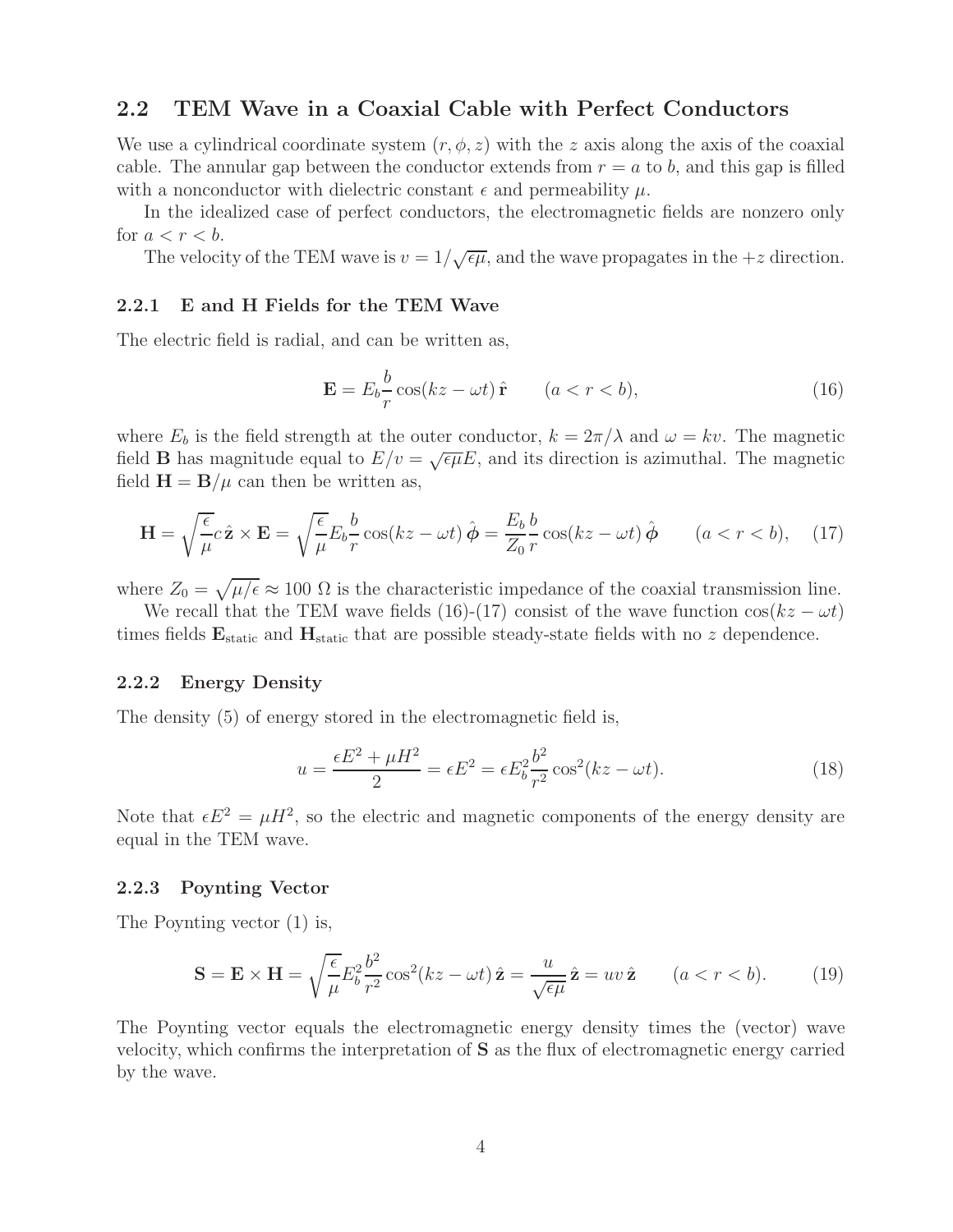#### **2.2.4 Density and Flux of Momentum**

The density (12) of momentum stored in the electromagnetic field is,

$$
\mathbf{p}_{\text{field}} = \epsilon \mu \mathbf{S} = \epsilon \mu \frac{u}{\sqrt{\epsilon \mu}} \hat{\mathbf{z}} = \frac{u}{v} \hat{\mathbf{z}} \qquad (a < r < b), \tag{20}
$$

recalling eq. (19). This momentum density flows along with the wave, so the flux of momentum is the momentum density times the wave velocity,

$$
momentum flux = p_{field} \mathbf{v} = u \hat{\mathbf{z}} \qquad (a < r < b). \tag{21}
$$

#### **2.2.5 Maxwell Stress Tensor**

The Maxwell stress tensor (2) has components in the cylindrical coordinate system,

$$
\mathsf{T} = \begin{pmatrix} T_{rr} & T_{r\phi} & T_{rz} \\ T_{\phi r} & T_{\phi \phi} & T_{\phi z} \\ T_{zr} & T_{z\phi} & T_{zz} \end{pmatrix} = \frac{1}{2} \begin{pmatrix} \epsilon E^2 & 0 & 0 \\ 0 & -\epsilon E^2 & 0 \\ 0 & 0 & -\epsilon E^2 \end{pmatrix} + \frac{1}{2} \begin{pmatrix} -\mu H^2 & 0 & 0 \\ 0 & \mu H^2 & 0 \\ 0 & 0 & -\mu H^2 \end{pmatrix}
$$
\n
$$
= -\epsilon E^2 \begin{pmatrix} 0 & 0 & 0 \\ 0 & 0 & 0 \\ 0 & 0 & 1 \end{pmatrix} = -u \begin{pmatrix} 0 & 0 & 0 \\ 0 & 0 & 0 \\ 0 & 0 & 1 \end{pmatrix} \qquad (a < r < b). \tag{22}
$$

In the interpretation of  $-T$  as the momentum flux tensor, eq. (22) implies that the only nontrivial component of momentum flux is  $-T_{zz} = u = (u/v)v$ , which corresponds to momentum density of magnitude  $u/v$  flowing with velocity v in the z direction across surfaces perpendicular to the z axis. This is consistent with the previous result  $(21)$  for the momentum flux.

#### **2.2.6 Forces on the Coaxial Cable**

The stress tensor also has the interpretation as being the electromagnetic force per unit area across an oriented surface. The form of eq. (22) implies that the only nonzero electromagnetic force in the coaxial cable is in the  $z$  direction, and this acts across surfaces perpendicular to the z direction.

In greater detail, both the electric and the magnetic parts of the stress tensor (22) have nonzero radial, azimuthal and longitudinal components The radial electric component,  $T_{rr}^E$  $\epsilon E^2/2$ , is positive, and implies an attractive force between the opposite charge distributions on the inner and outer conductors of the cable, corresponding to Faraday's insight that there is a tension along the (radial) electric fields lines. The azimuthal and longitudinal electric components,  $T_{\phi\phi}^E = T_{zz}^E = -\epsilon E^2/2$ , imply that there are repulsive forces between portions of the conductors obtain by, say, slicing them along the planes  $x = 0$ ,  $y = 0$  or  $z = 0$ . These repulsive forces are qualitatively anticipated by Faraday's view that field lines repel one another.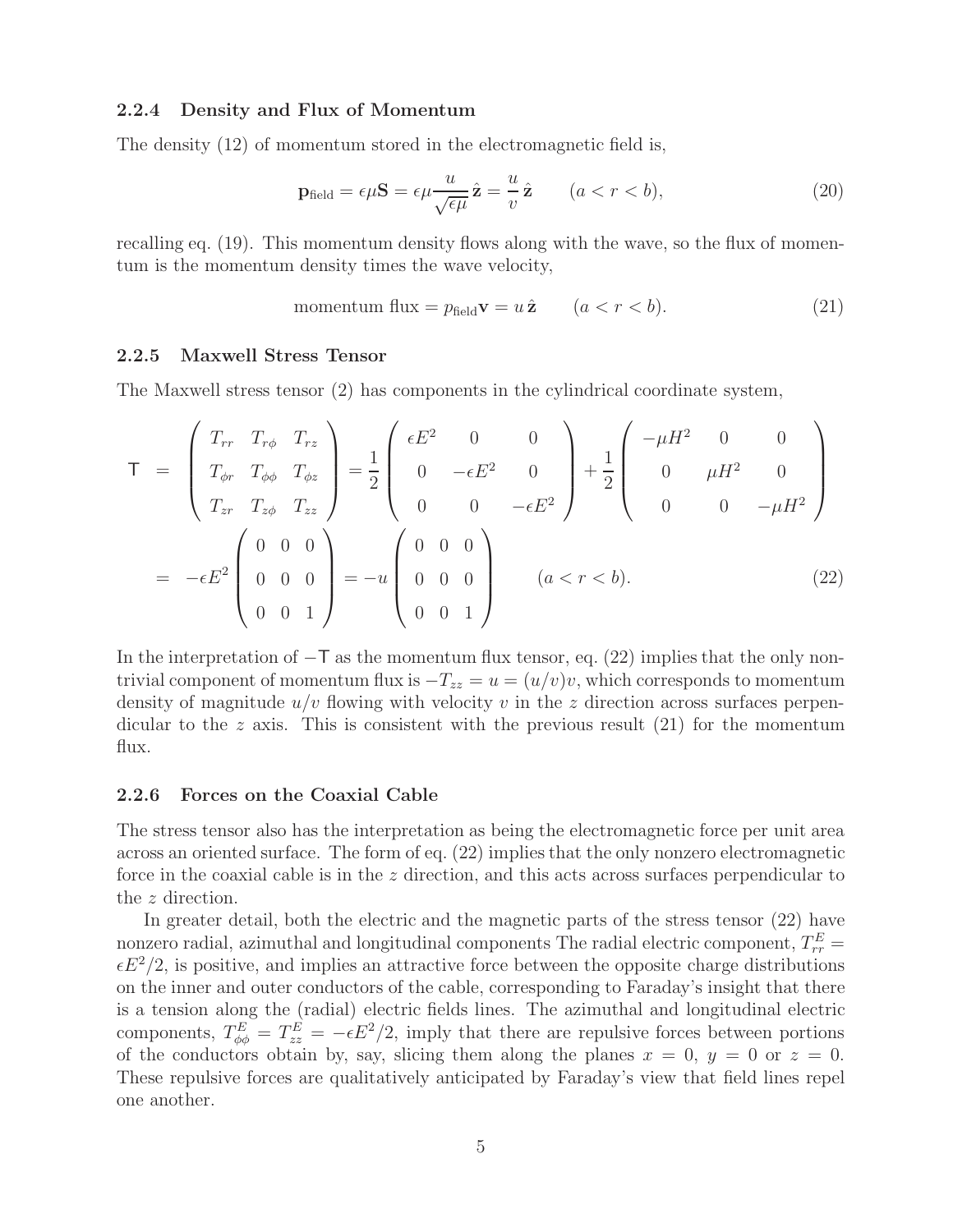The azimuthal magnetic component  $T_{\phi\phi}^H = \mu H^2/2$  is positive, and implies that there is an attractive force between filaments of current on the same conductor. The radial and longitudinal magnetic components  $T_{rr}^H = T_{zz}^H = -\mu H^2/2$  are negative and imply that there are repulsive radial magnetic forces between the inner and outer conductor, and also between longitudinal segments of the cable at, say, positive and negative z.

These electric and magnetic forces exist in the static case where the coaxial cable supports a DC voltage or DC current (or both). In the case of a TEM wave, for which  $\epsilon E^2 = \mu H^2$ , the radial and azimuthal electric and magnetic forces cancel one another, and only the longitudinal forces remain.

This conclusion follows quickly from the form of the Maxwell stress tensor. We now digress to calculate the forces by "elementary" methods.

### **2.2.7 Cancelation of the Radial Force**

The surface density ς of free charge on the inside of the outer conductor can be found from the Maxwell equation  $\rho_{\text{free}} = \nabla \cdot \mathbf{D} = \epsilon \nabla \cdot \mathbf{E}$ , which implies that,

$$
\varsigma = \epsilon E_b. \tag{23}
$$

The force per unit area on this charge distribution is radially inwards, with magnitude,

$$
F_r^E = \frac{\varsigma E_b}{2} = \frac{\epsilon E_b^2}{2},\tag{24}
$$

following the usual argument that the electric field falls to zero from  $E<sub>b</sub>$  over the small but finite radial thickness of the surface charge distribution, so that the average field on this charge distribution is  $E_b/2$ .

The azimuthal magnetic field  $B_b = \sqrt{\epsilon \mu} E_b$  at the outer conductor acts on the current I in that conductor to produce an outward radial force. From Ampére's law we have that  $I = 2\pi bH_b = 2\pi bB_b/\mu$ . The force on a portion of the outer conductor of azimthal extent  $\phi$ and length L is  $(\phi L/2\pi)IB_b/2$ , noting that the magnetic field on the current varies from  $B_b$ to zero with average strength  $B_b/2$ . The area of the portion of the conductor is  $\phi bL$ , so the outward magnetic force per unit area is,

$$
F_r^B = \frac{\phi L}{2\pi} \frac{2\pi b B_b}{\mu} \frac{B_b}{2\phi b L} = \frac{B_b^2}{2\mu} = \frac{\mu H_b^2}{2} = \frac{\epsilon E_b^2}{2} = F_r^E.
$$
 (25)

Thus, the repulsive magnetic force cancels the attractive electric force in the radial direction.

### **2.2.8 Cancelation of the Transverse Forces**

The azimuthal component  $T_{\phi\phi}$  of the stress tensor can be used to calculate the transverse force per unit length along the z axis between the portions of the coaxial cable on either side of the plane  $x = 0$ . In particular, the transverse force  $dF_x$  per length dz in the x direction on the portion of the cable at  $x < 0$  is given by,

$$
dF_x = \int T_{xx} dA_x = dz \int_a^b T_{xx} dy + dz \int_{-b}^{-a} T_{xx} dy = 2 dz \int_a^b T_{\phi\phi} dr,
$$
 (26)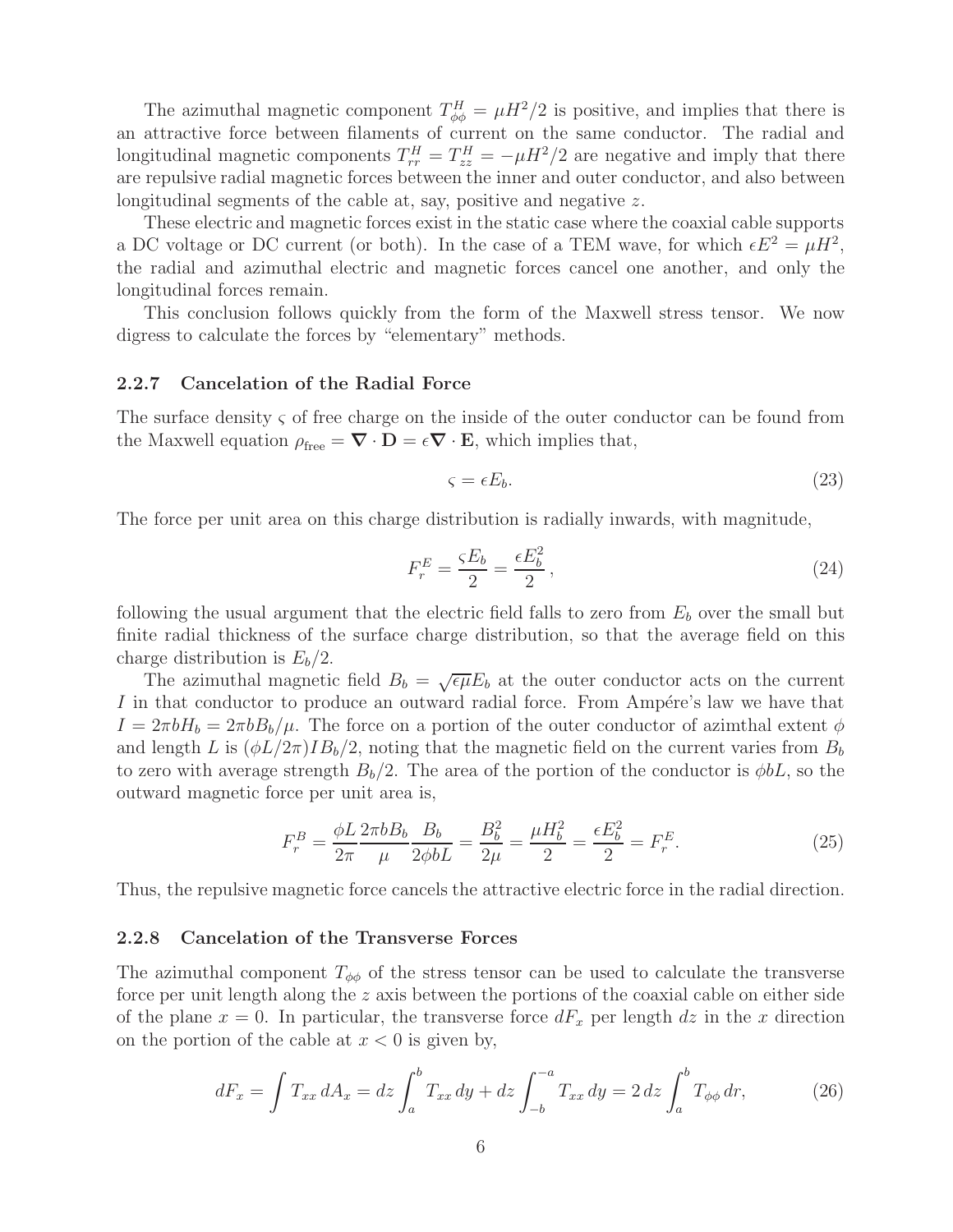since the area element on the plane  $x = 0$  is  $dA_x = dy dz = dr dz$ , and on the plane  $x = 0$ we have that  $T_{xx} = T_{\phi\phi}$ .

The electric part of the transverse force per unit length is,

$$
\frac{dF_x^E}{dz} = 2 \int_a^b T_{\phi\phi}^E dr = -2\epsilon \int_a^b E^2 dr = -2\epsilon \int_a^b E_b^2 \frac{b^2}{r^2} dr = -2\epsilon E_b^2 \frac{b(b-a)}{a}.
$$
 (27)

The negative sign means that the force is in the  $-x$  direction, as expected due to the repulsion between the like charges on the two halves of the conductors.

Similarly, the magnetic part of the transverse force is,

$$
\frac{dF_x^H}{dz} = 2 \int_a^b T_{\phi\phi}^H dr = 2\mu \int_a^b H^2 dr = 2\mu \int_a^b H_b^2 \frac{b^2}{r^2} dr = 2\mu H_b^2 \frac{b(b-a)}{a}
$$
\n
$$
= 2\epsilon E_b^2 \frac{b(b-a)}{a} = -\frac{dF_x^E}{dz}.
$$
\n(28)

The total transverse force vanishes because  $T_{\phi\phi}^H = -T_{\phi\phi}^E$ .

We now attempt to verify the transverse forces (27) and (28) by elementary methods. First, note that the (transverse) electric force per unit length  $d\mathbf{F}^E/dz$  on a wire of linear charge density  $\lambda$  that is parallel to the z axis and passes through point **r** =  $(r, \phi, 0)$  due to a parallel wire of charge density  $\lambda'$  that passes through point  $\mathbf{r}' = (r', \phi', 0)$  is,

$$
\frac{d\mathbf{F}^E}{dz} = \frac{\lambda \lambda'}{2\pi\epsilon} \frac{\mathbf{r} - \mathbf{r}'}{|\mathbf{r} - \mathbf{r}'|^2}.
$$
\n(29)

We subdivide the inner and outer conductors into wires of azimuthal extent  $d\phi$ , such that their linear charge densities are  $d\lambda_0 = b\epsilon E_b d\phi$  on the wire segments of the outer conductor, and  $d\lambda_I = -a\epsilon E_a d\phi = -b\epsilon E_b b d\phi = -d\lambda_O$  on the inner conductor. The portion of the cable at  $x < 0$  corresponds to  $\pi/2 < \phi < 3\pi/2$ , and that at  $x > 0$  to  $-\pi/2 < \phi < \pi/2$ . The x-component of the electric force on the portion of the cable at  $x < 0$  is then,

$$
F_x^E = \int_{x<0} d\lambda_0 \int_{x>0} d\lambda'_0 \frac{\cos \phi - \cos \phi'}{4\pi \epsilon b [1 - \cos(\phi - \phi')] } + \int_{x<0} d\lambda_1 \int_{x>0} d\lambda'_1 \frac{\cos \phi - \cos \phi'}{4\pi \epsilon a [1 - \cos(\phi - \phi')] } + \int_{x<0} d\lambda_0 \int_{x>0} d\lambda'_1 \frac{b \cos \phi - a \cos \phi'}{2\pi \epsilon [a^2 + b^2 - 2ab \cos(\phi - \phi')] } + \int_{x<0} d\lambda_1 \int_{x>0} d\lambda'_0 \frac{a \cos \phi - b \cos \phi'}{2\pi \epsilon [a^2 + b^2 - 2ab \cos(\phi - \phi')] } = (b + a) \frac{b}{a} \frac{\epsilon E_b^2}{4\pi} \int_{\pi/2}^{3\pi/2} d\phi \int_{-\pi/2}^{\pi/2} d\phi' \frac{\cos \phi - \cos \phi'}{1 - \cos(\phi - \phi')} - (b + a) b^2 \frac{\epsilon E_b^2}{2\pi} \int_{\pi/2}^{3\pi/2} d\phi \int_{-\pi/2}^{\pi/2} d\phi' \frac{\cos \phi - \cos \phi'}{a^2 + b^2 - 2ab \cos(\phi - \phi')}.
$$
(30)

*The result of eq. (30) could well be the same as eq. (27). Certainly it is simpler to use the Maxwell stress tensor to obtain the force than it is to use "elementary" methods.*

The magnetic force per unit length on the portion of the cable at  $x < 0$  can in principle *be calculated by an application of the Biot-Savart force law. We subdivide the currents on the conductors into filaments subtending angle* dφ*, leading to integrals very similar to those in eq. (30).*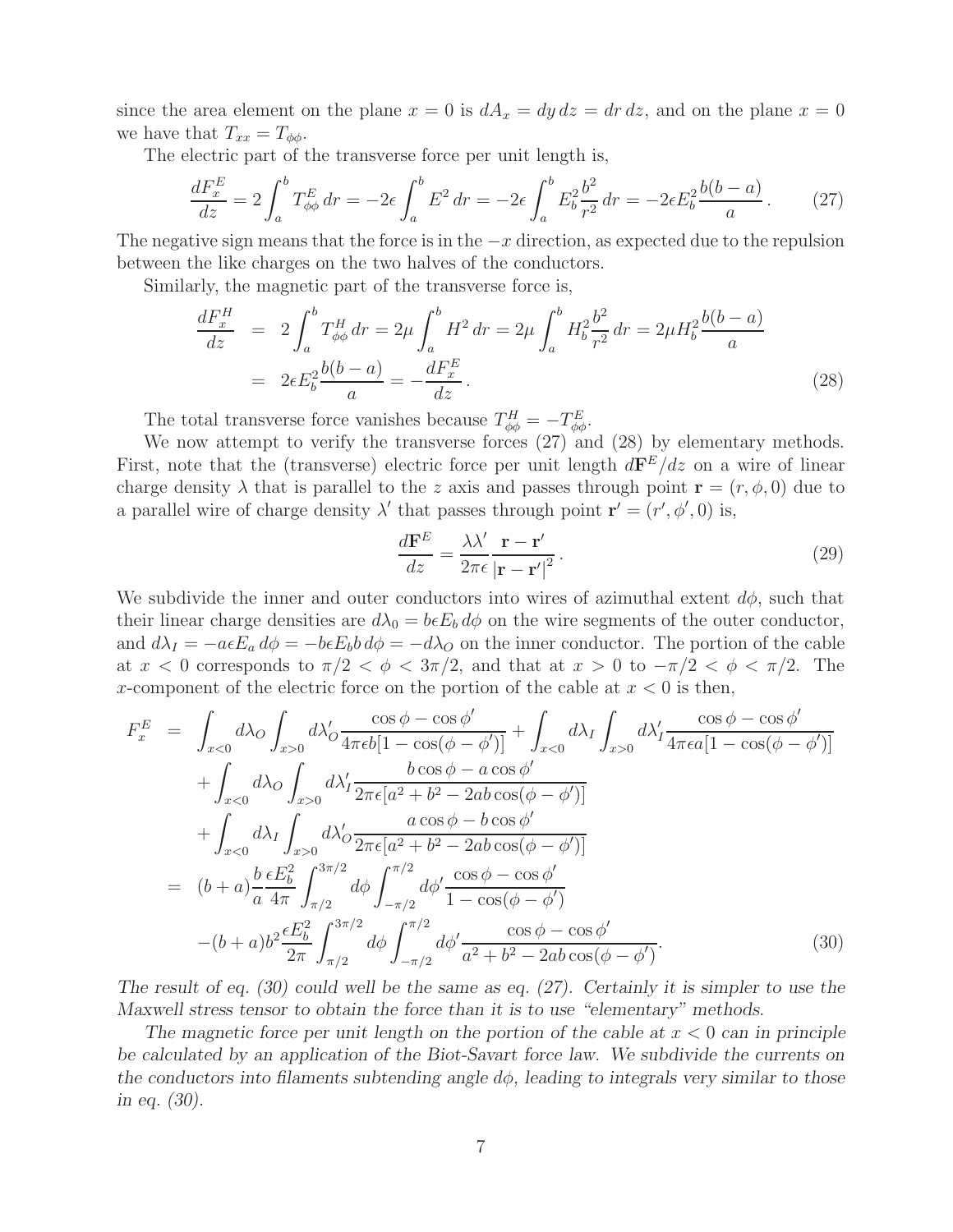#### **2.2.9 Significance of the Longitudinal Force on the Cable**

The nonzero value of component  $T_{zz} = -(\epsilon E^2 + \mu H^2)/2$  of the Maxwell stress tensor (22) implies that there are longitudinal forces on the coaxial cable. These forces exist in the static limit as well.

The electric part of the longitudinal force between portions of the cable at, say,  $z < 0$ and  $z > 0$  is readily ascribed to the repulsion between the like charges in these two regions. However, it is harder to identify the source of the longitudinal magnetic force, since the currents flow only longitudinally (in the static limit, and also for TEM waves on a cable made of ideal conductors).

Note that the total longitudinal force on any finite portion of the cable, say  $z_1 < z < z_2$ , vanishes in the static limit, because the longitudinal force on the two ends of this portion is equal and opposite. A nonzero total longitudinal force is obtained for the interval  $z_1 < z < z_2$ if one end of the cable lies within this interval, so that  $T_{zz} = 0$  at either  $z_1$  or  $z_2$ . In this case, there must be radial currents at the termination of the cable, and these radial currents interact with the azimuthal magnetic field to produce the postulated longitudinal force.

#### **DC Current**

For example, consider a coaxial cable that extends only for  $z < z_0$  and which carries DC current I in the  $+z$  direction on its inner conductor and current  $-I$  on its outer conductor. The termination at  $z = z_0$  is via a uniform resistive disk of thickness d (that extends from  $z = z_0$  to  $z_0 + d$ , so that the radial current density **J** in the terminating resistor for  $a < r < b$ is,

$$
\mathbf{J} = \frac{I}{2\pi r d} \hat{\mathbf{r}}.\tag{31}
$$

The azimuthal magnetic field at  $z = z_0$  is,

$$
\mathbf{B} = \frac{\mu I}{2\pi r} \hat{\boldsymbol{\phi}}, = \mu H_b \frac{b}{r} \hat{\boldsymbol{\phi}},\tag{32}
$$

and falls to zero at  $z = z_0d$ . That is, the average magnetic field is  $1/2$  that of eq. (32),

$$
\langle \mathbf{B}(a < r < b, z_0 < z < z_0 + d) \rangle = \mu H_b \frac{b}{2r} \hat{\boldsymbol{\phi}}.\tag{33}
$$

The magnetic force on the terminating resistor is,

$$
\mathbf{F} = \int \mathbf{J} \times \mathbf{B} \, d\text{Vol} = \int_a^b dr \int_0^{2\pi} r \, d\phi \int_{z_0}^{z_0 + d} dz \, \frac{H_b b}{rd} \mu H_b \frac{b}{2r} \hat{\mathbf{z}} = \mu H_b^2 \, \pi b^2 \ln \frac{b}{a} \hat{\mathbf{z}}.
$$
 (34)

We compare this with a calculation using the Maxwell stress tensor for a cylinder of radius  $R > b$  and longitudinal extent  $z_1 < z < z_2$ , where  $z_1 < z_0$  and  $z_2 > z_0 + d$  so that the terminating resistor lies within this interval. Then, the component  $T_{zz}$  is  $-\mu H^2/2 =$  $-\mu H_b^2 b^2/2r^2$  at  $z_1$  but vanishes at  $z_2$ . All components of the tensor T vanish on the cylindrical surface at  $r = R$  since this is outside the cable. The (outward pointing) surface area element at  $z = z_1$  is  $d \text{Area}_z(z_1) = -2\pi r dr$ , so the total force on the cable within this interval is,

$$
\mathbf{F} = \oint \mathbf{T} \cdot d\text{Area} = \int T_{zz}(z_1) d\text{Area}_z(z_1) \,\hat{\mathbf{z}} = \int_a^b \left( -\frac{\mu H_b^2 b^2}{2r^2} \right) (-2\pi r \, dr) \,\hat{\mathbf{z}} = \mu H_b^2 \,\pi b^2 \ln \frac{b}{a} \,\hat{\mathbf{z}},\tag{35}
$$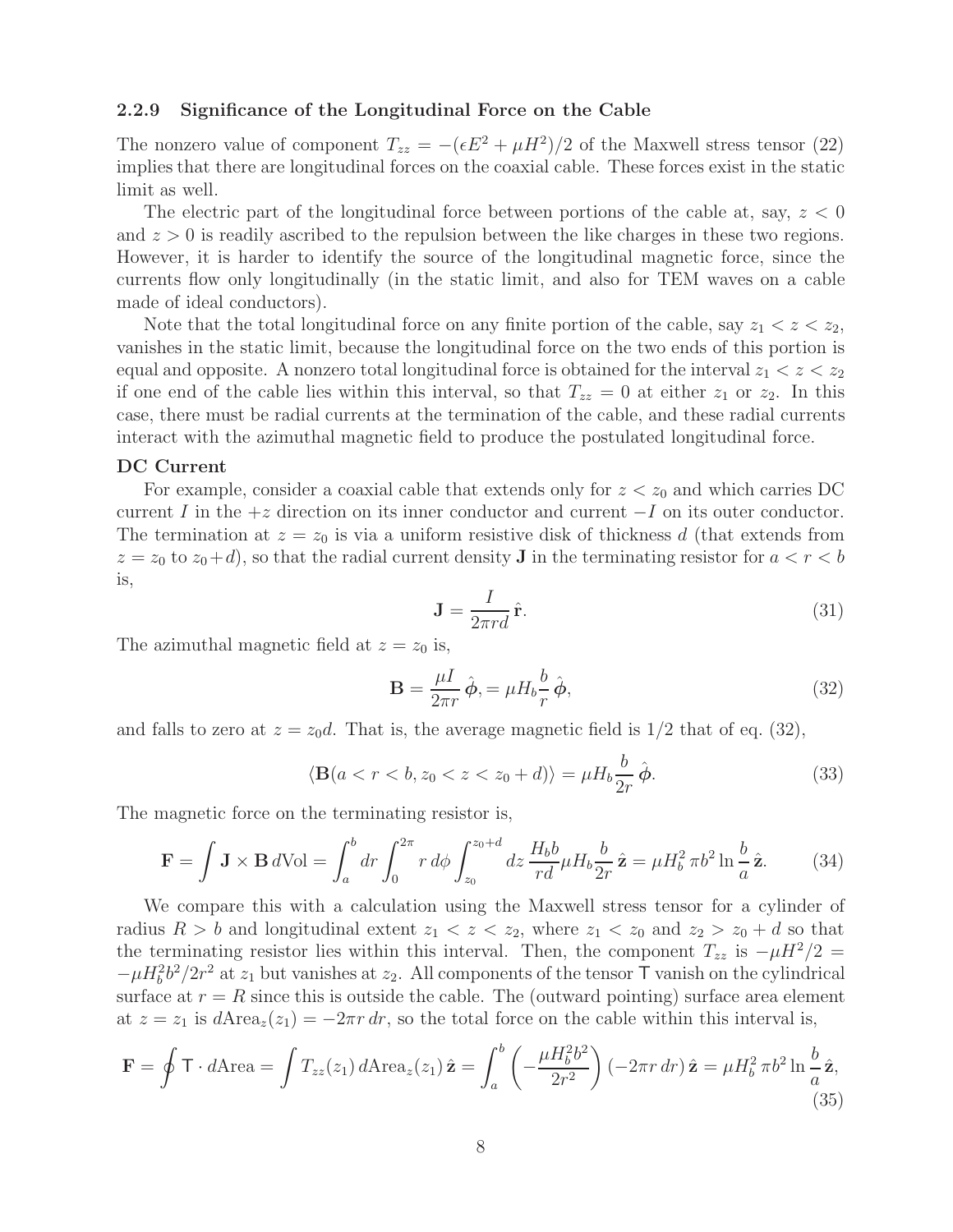as found in eq. (34).

### **TEM Wave**

We return to the case of a TEM wave on the coaxial cable, and calculate the electromagnetic forces on a portion of the cable that does not include the terminating resistor. For this, we apply eq. (9) to a cylinder of radius  $R > b$  and longitudinal extent  $0 < z < z_1$ , for which the relevant (outward pointing) area elements are  $d\text{Area}_z(0) = -2\pi r dr$  and  $d\text{Area}_z(z_1)=2\pi r dr$ . Then, recalling eqs. (20)-(22), the force on this portion of the cable is,

$$
\mathbf{F} = \oint \mathbf{T} \cdot d\text{Area} - \frac{d}{dt} \int \mathbf{p}_{field} d\text{Vol}
$$
  
\n
$$
= \int T_{zz}(0) d\text{Area}_{z}(0) \hat{\mathbf{z}} + \int T_{zz}(z_1) d\text{Area}_{z}(z_1) \hat{\mathbf{z}} - \int_a^b 2\pi r dr \int_0^{z_1} \frac{\partial(\epsilon \mu \mathbf{S})}{\partial t} dz
$$
  
\n
$$
= \int_a^b \frac{\epsilon E_b^2 b^2}{r^2} [\cos^2 \omega t - \cos^2(kz_1 - \omega t)] 2\pi r dr \hat{\mathbf{z}}
$$
  
\n
$$
- \int_a^b \epsilon \mu \sqrt{\frac{\epsilon}{\mu}} E_b^2 \frac{b^2}{r^2} 2\pi r dr \int_0^{z_1} 2\omega \cos(kz - \omega t) \sin(kz - \omega t) dz \hat{\mathbf{z}}
$$
  
\n
$$
= 2\epsilon E_b^2 \pi b^2 \ln \frac{b}{a} [\cos^2 \omega t - \cos^2(kz_1 - \omega t)] \hat{\mathbf{z}}
$$
  
\n
$$
+ 2\epsilon \sqrt{\epsilon \mu} \frac{\omega}{k} E_b^2 \pi b^2 \ln \frac{b}{a} [\cos^2(kz_1 - \omega t) - \cos^2 \omega t] \hat{\mathbf{z}}
$$
  
\n
$$
= 0,
$$
 (36)

noting that  $\omega/k = v = 1/\sqrt{\epsilon\mu}$ . Thus, although the forces associated with the Maxwell stress tensor on a portion of the coaxial cable are nonzero, they act to change the electromagnetic field momentum in that portion of the coaxial cable, rather than producing a mechanical force on the conductors of the cable.

The force on a portion of the cable that includes a terminating resistor at  $z = z_0$  can be obtained from the analysis contained in eq. (36) by replacing  $z_1$  with  $z_0$  and omitting the contribution from the stress tensor at  $z = z_1$ ,

$$
\mathbf{F} = \epsilon E_b^2 \pi b^2 \ln \frac{b}{a} \cos^2(kz_0 - \omega t) \hat{\mathbf{z}} = 2\mu H_b^2 \pi b^2 \ln \frac{b}{a} \cos^2(kz_0 - \omega t) \hat{\mathbf{z}}.
$$
 (37)

Another view is that since the terminating resistor absorbs the momentum flowing along the cable, it experiences a force equal to the momentum flux into the resistor, namely,

$$
\mathbf{F} = \int_a^b -T_{zz}(z_0) 2\pi r \, dr = \epsilon E_b^2 \pi b^2 \ln \frac{b}{a} \cos^2(kz_0 - \omega t) \hat{\mathbf{z}}.\tag{38}
$$

# **References**

[1] K.T. McDonald, *"Hidden" Momentum in a Coaxial Cable* (Mar. 28, 2002), http://kirkmcd.princeton.edu/examples/hidden.pdf